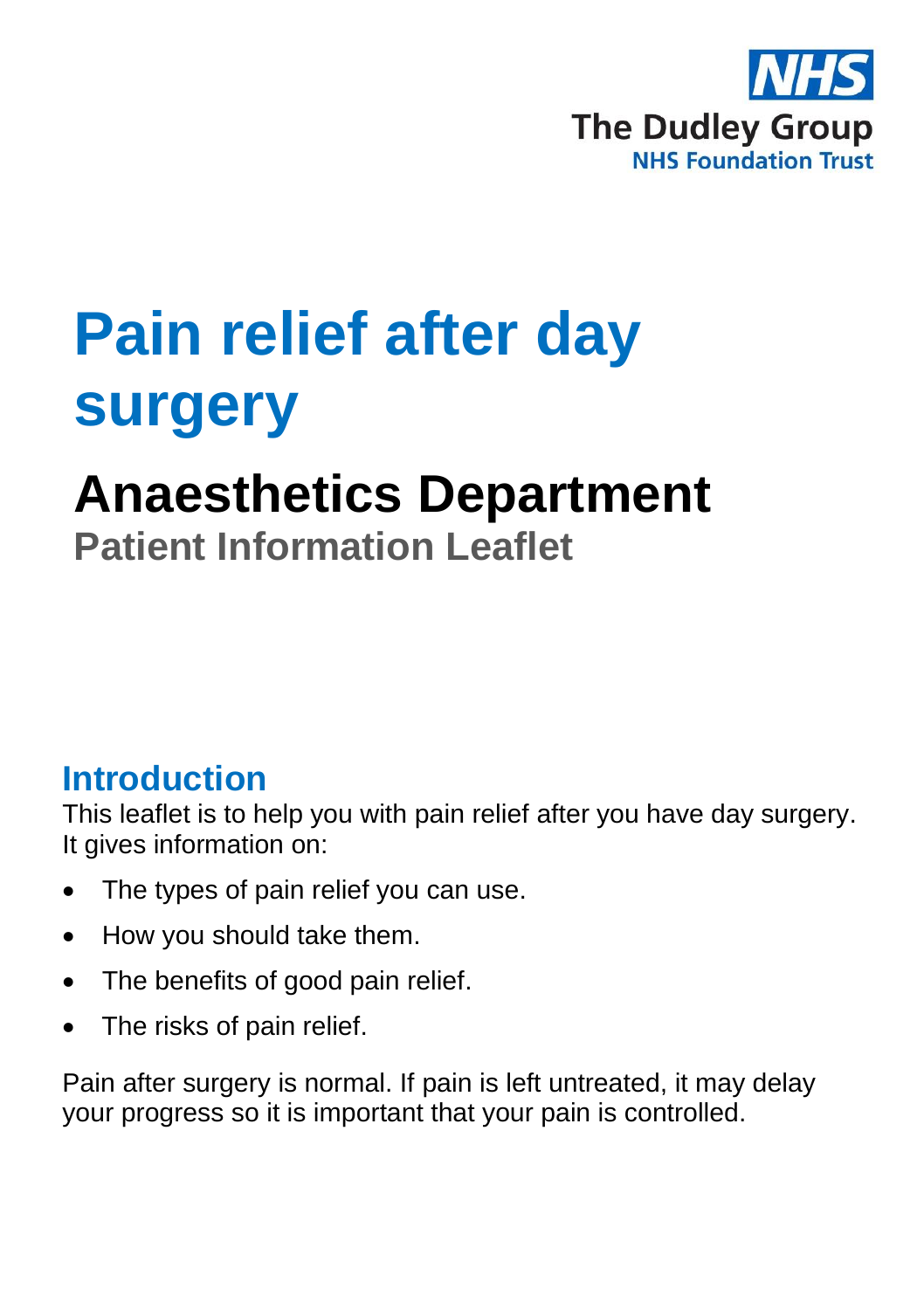## **What are the benefits?**

Good pain relief can offer many benefits. It can help you rest comfortably and get moving quicker so you can get back to your normal activities.

## **What are the risks?**

As with all medication, there can be side effects so it is important you read the manufacturer's instructions for each of the painkillers you receive. Do not exceed the recommended dose.

## **What painkillers should I use?**

After your operation, you will be advised to take one or more of the following painkillers according to the type of operation you have had.

## **Paracetamol**

This is a good general painkiller.

**Dose:** two **500mg** tablets taken every four to six hours.

It gives good pain relief and prevents pain coming on if taken regularly every four to six hours.

The **maximum** number of tablets you can take in 24 hours is **eight**  tablets.

## **Ibuprofen**

This is a non-steroidal anti-inflammatory drug, which means it reduces both pain and inflammation.

**Dose:** one **400mg** tablet taken every eight hours.

You can take this as well as the paracetamol.

The **maximum** number of tablets you can take in 24 hours is **three**  tablets.

Ibuprofen should be taken with or after food. Ibuprofen may not be suitable for everyone. If you have ever had problems with severe indigestion or bleeding from the stomach, or you suffer from asthma, seek advice from the staff in the Day Surgery Unit.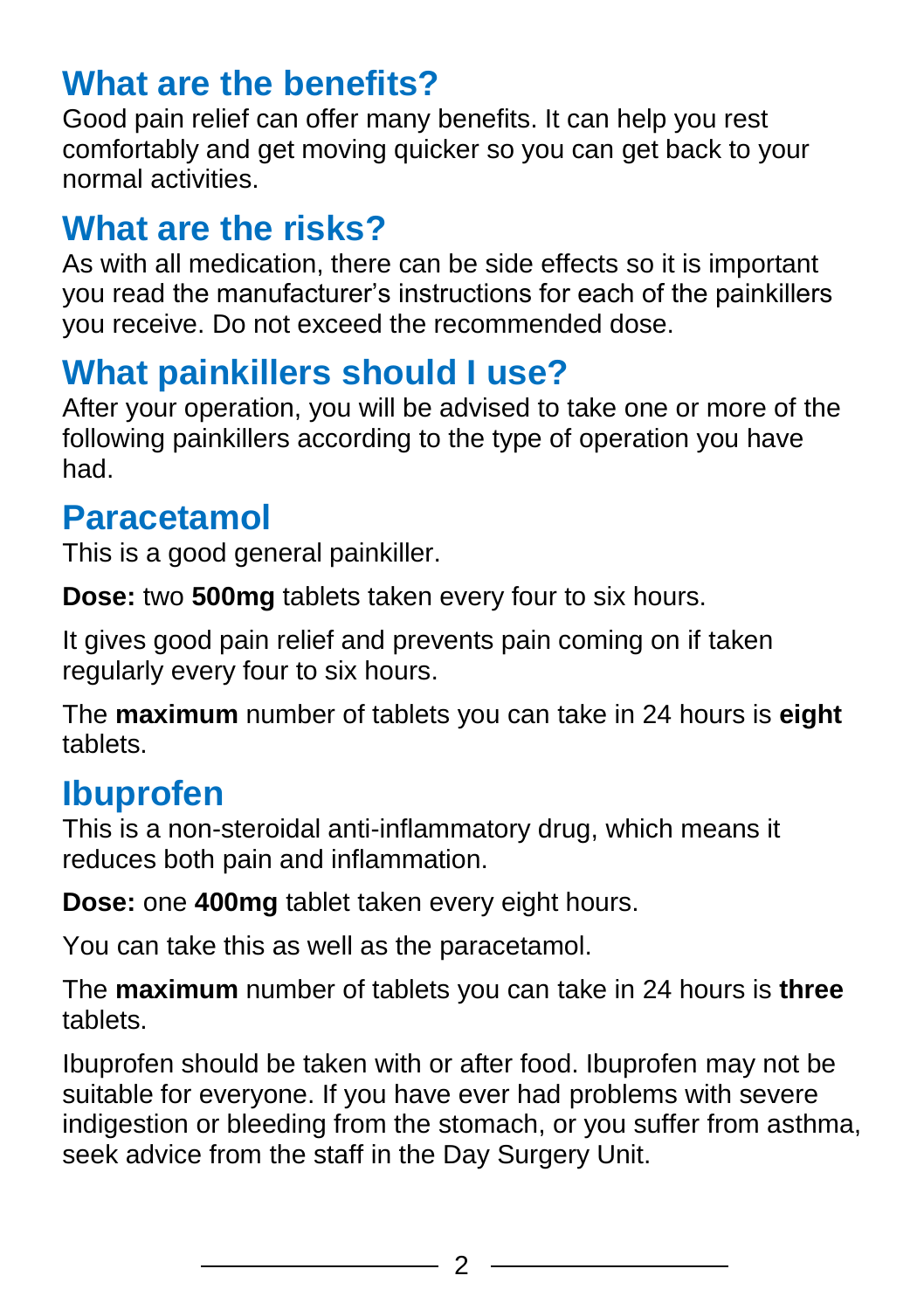## **Codeine**

This is a stronger painkiller which is helpful against mild to **moderate pain.**

**Dose:** one or two **30mg** tablets every four to six hours.

It can be taken with paracetamol and/or ibuprofen, if needed.

The **maximum** number of tablets you can take in 24 hours is **eight**  tablets.

**Codeine can cause drowsiness** so you should not drive or use machinery while taking it. You should not drink alcohol while you are taking codeine. Constipation is common while taking codeine.

## **Prescription charges for day surgery patients**

Patients who have day surgery are not eligible for free prescriptions from the hospital after changes in the law. Therefore, you will need to get paracetamol and/or ibuprofen before you come for your procedure as these will not be issued to you when you leave hospital.

## **Frequently asked questions**

#### **What is the best way to take the tablets?**

Effective pain relief is achieved by taking your painkillers regularly rather than waiting until you are in pain.

For mild pain, you could take:

| <b>Breakfast:</b>    | two paracetamol (500mg tablets) |
|----------------------|---------------------------------|
| Lunch:               | two paracetamol (500mg tablets) |
| <b>Evening meal:</b> | two paracetamol (500mg tablets) |
| <b>Bedtime:</b>      | two paracetamol (500mg tablets) |

And you can add a 400mg ibuprofen tablet at 6am, 2pm and 10pm.

If you need more pain relief, add one tablet of codeine:

**Breakfast:** two paracetamol (500mg tablets) plus one codeine (30mg tablet)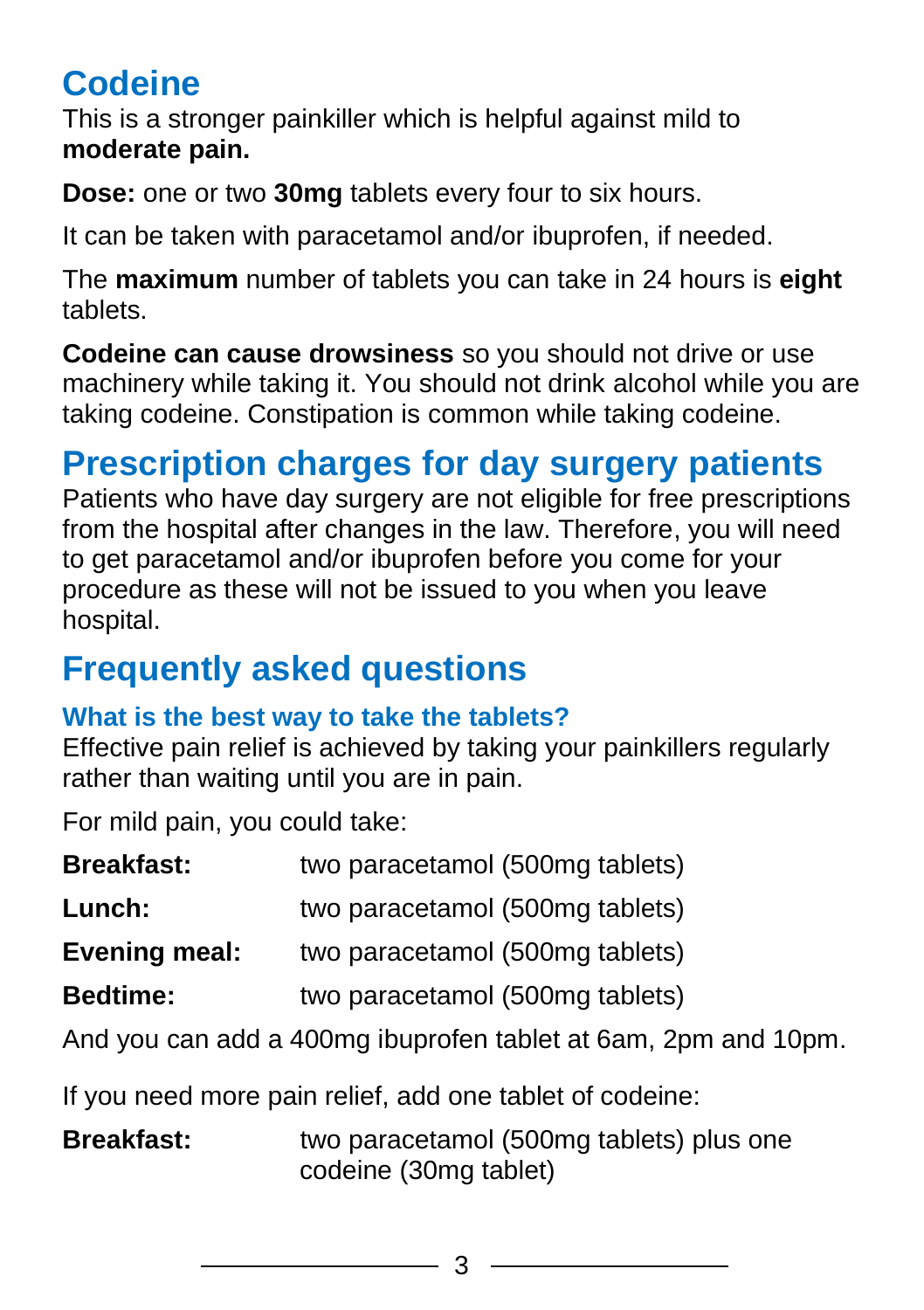| Lunch:                                                             | two paracetamol (500mg tablets) plus one<br>codeine (30mg tablet)  |  |  |
|--------------------------------------------------------------------|--------------------------------------------------------------------|--|--|
| <b>Evening meal:</b>                                               | two paracetamol (500mg tablets) plus one<br>codeine (30mg tablet)  |  |  |
| <b>Bedtime:</b>                                                    | two paracetamol (500mg tablets) plus one<br>codeine (30mg tablet)  |  |  |
| In addition to a 400mg ibuprofen tablet at 6am, 2pm and 10pm.      |                                                                    |  |  |
| If necessary, you can take two tablets of codeine:                 |                                                                    |  |  |
| <b>Breakfast:</b>                                                  | two paracetamol (500mg tablets) plus two<br>codeine (30mg tablets) |  |  |
| Lunch:                                                             | two paracetamol (500mg tablets) plus two<br>codeine (30mg tablets) |  |  |
| <b>Evening meal:</b>                                               | two paracetamol (500mg tablets) plus two<br>codeine (30mg tablets) |  |  |
| <b>Bedtime:</b>                                                    | two paracetamol (500mg tablets) plus two<br>codeine (30mg tablets) |  |  |
| In oddition to a $100ma$ ibuncator tablet at Gam, $2ma$ and $10nm$ |                                                                    |  |  |

In addition to a 400mg ibuprofen tablet at 6am, 2pm and 10pm

**Can I take these painkillers with my own medication?**

It is okay to take paracetamol, codeine and ibuprofen with each other, as described in this leaflet.

It will usually be okay to take them with your regular medication but we will advise you if this is not the case.

It is important that you do not take any other preparations containing paracetamol that your GP or another doctor has prescribed for you, or that you have bought yourself, while you are taking the paracetamol we have prescribed for you.

**It is important that you do not exceed the maximum dose of painkillers. This may cause you to feel sleepy, nauseated, dizzy and light-headed.**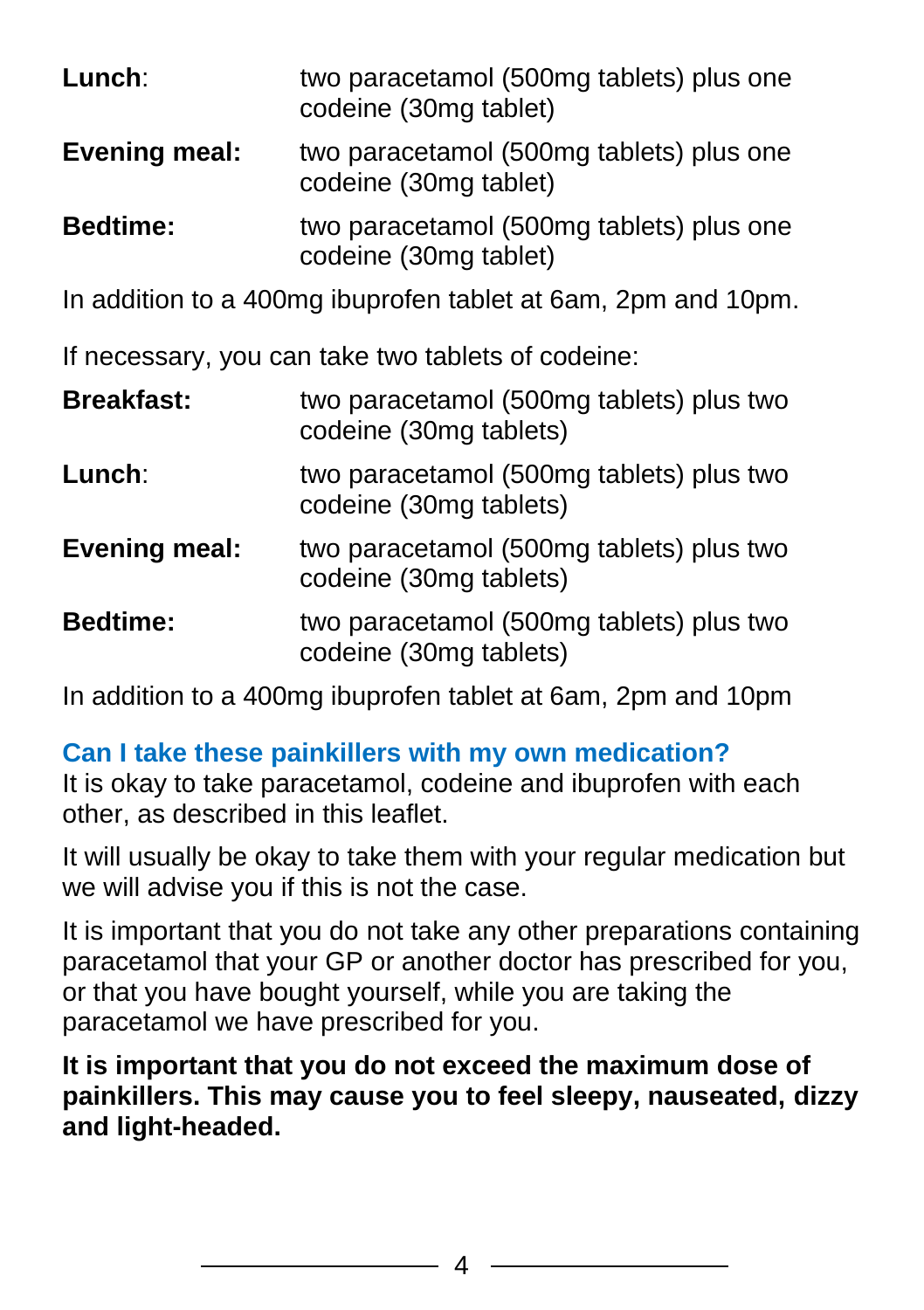#### **Which painkillers should I take and for how long?**

Take the painkillers you have been prescribed regularly for two to three days. Make sure you take the painkillers at bedtime to help you get a good night's sleep.

After two to three days, you may then be able to start reducing your painkillers to as and when you need them. If you have been taking codeine, stop this first, then the ibuprofen and finally the paracetamol.

You may find that even if you do not need any painkillers throughout the day, you still need to take them at night to get a good, pain-free night's sleep. Some people find that they get little pain at night but need to take more painkillers in the daytime to let them get up and about. This is also a perfectly good way to use the painkillers. **Everyone is different.**

Some people find that they get better pain relief with codeine rather than ibuprofen. If this is the case, it is okay to take the codeine with the paracetamol and add in the ibuprofen if you need to.

When it comes to how long you need to take the tablets; again, everyone is different. You may be able to stop taking them after a couple of days or you might need them for a week or so. Do what is best for you.

#### **Will they make me sleepy?**

Codeine can make you feel sleepy. Listen to your body. If it tells you to lie down and sleep things off – do that. Remember that these are strong painkillers. It is not wise to drive while taking codeine after your operation (you may have been advised not to drive after your operation anyway). Drinking alcohol while taking these drugs will also make you feel more sleepy.

#### **Do they cause any other problems?**

Some people complain of constipation as a side effect of taking codeine. It is important to drink plenty of fluids and eat plenty of fruit and vegetables to reduce the chance of constipation.

If constipation becomes a problem, see your usual pharmacist or doctor who may advise you on the use of laxatives.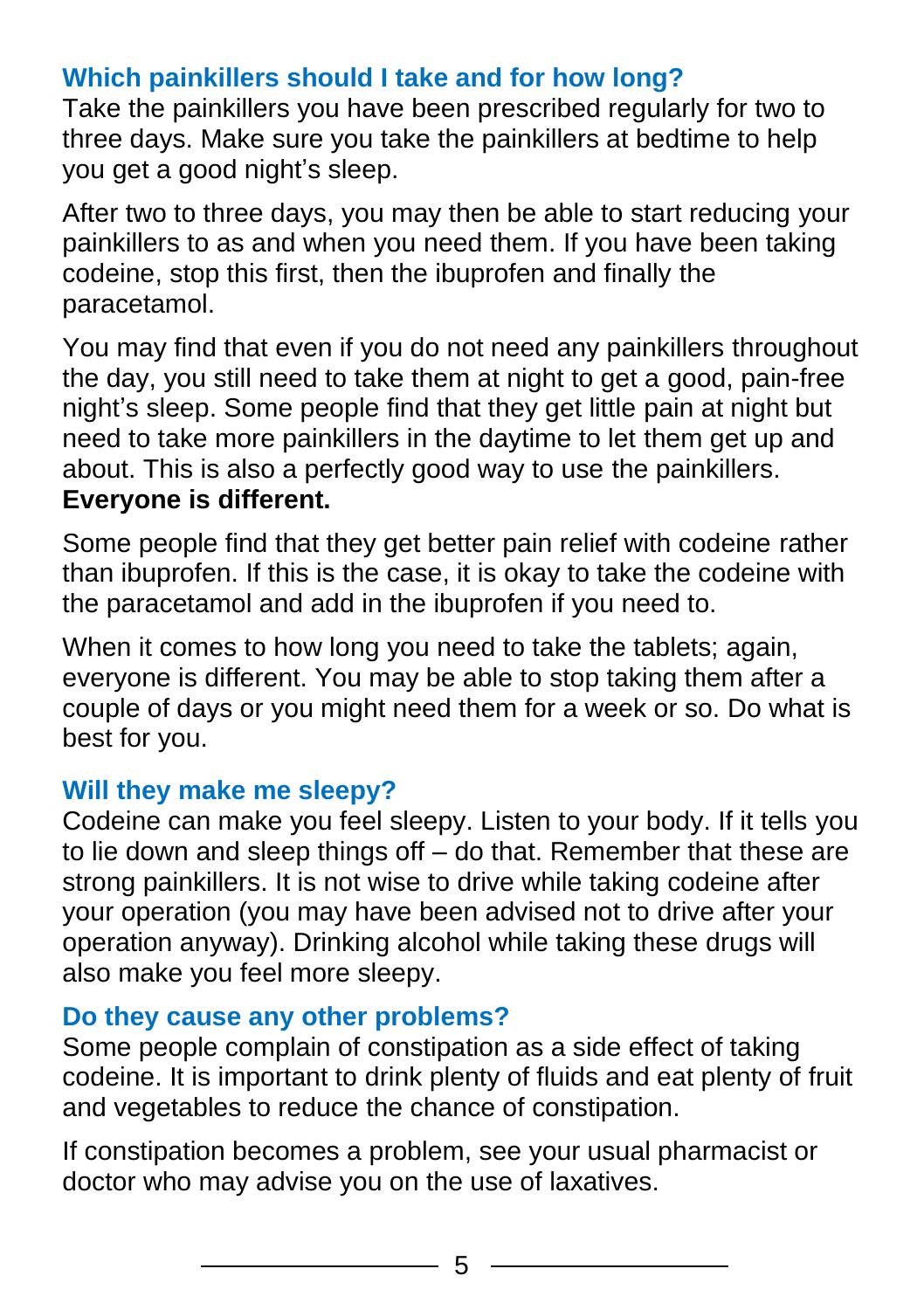#### **What happens if I am still in pain?**

If your pain breaks through at any time and you cannot control it with the painkillers we have recommended for you, telephone the Day Surgery Unit for advice.

**Contact us** using the main switchboard telephone number and ask for the relevant extension number:

Switchboard number: 01384 456111

Day Surgery Unit, Russells Hall Hospital: ext. 1886 (7am to 9pm, Monday to Friday)

#### **Out of hours – for urgent queries**

Phone Surgical Assessment Unit on 01384 456111 ext. 3359

Or contact your GP to speak to the out of hours service.

Or phone 111 for telephone advice.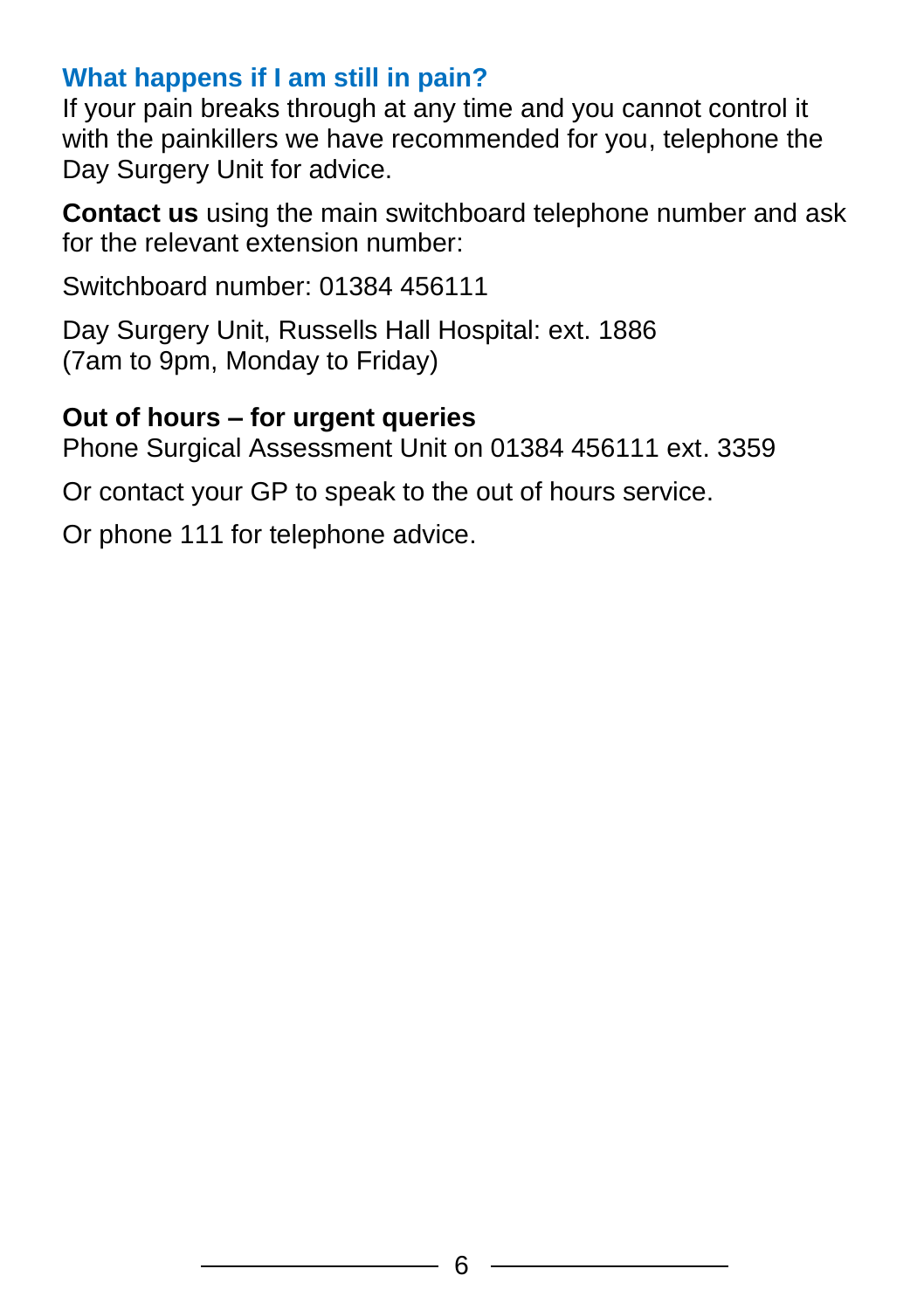## **Keep a record**

You can use this chart to record the painkillers that you take. This will also make sure that you do not take too many tablets.

| Paracetamol = $P$<br>$Ib$ uprofen = $I$<br>$Codeine = C$ | <b>Breakfast</b> | Lunch | Evening<br>meal | <b>Bedtime</b> |
|----------------------------------------------------------|------------------|-------|-----------------|----------------|
| Day 1                                                    |                  |       |                 |                |
| Day 2                                                    |                  |       |                 |                |
| Day 3                                                    |                  |       |                 |                |
| Day 4                                                    |                  |       |                 |                |

You have been prescribed up to three painkillers to take home:

Paracetamol – 500mg tablets

Ibuprofen – 400mg tablets

Codeine – 30mg tablets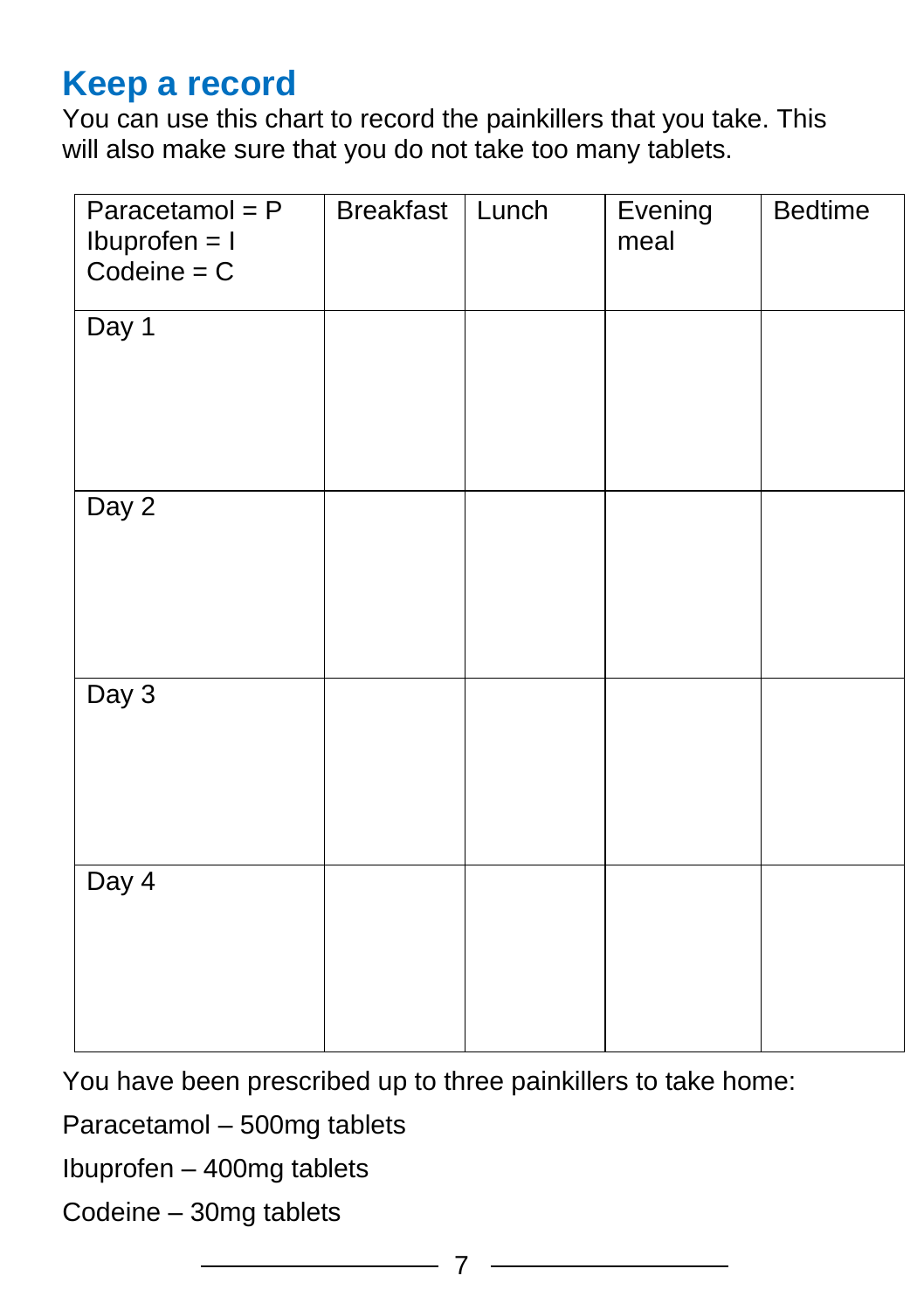## **When do I start taking my painkillers?**

For many day surgery procedures, you will receive pain relief in addition to the anaesthetic either during your procedure, in the recovery area or on the day case ward before you go home. Therefore, your nurse will tell you at what time you can take your first painkillers after you get home.

#### [**Nurse to complete**]

## **Co-codamol preparations**

Co-codamol is a combination of paracetamol and codeine phosphate.

- Co-codamol tablets containing 500mg paracetamol with 15mg or 30mg codeine may be prescribed for short-term relief of moderate or severe pain.
- Co-codamol containing 500mg paracetamol with 8mg codeine can be bought without a prescription from pharmacies for short-term (up to three days) relief of acute, mild to moderate pain.

**Dose**: One or two tablets every four to six hours. The **maximum**  number of tablets you can take in 24 hours is **eight** tablets.

**Co-codamol preparations cannot be taken with any additional paracetamol, or paracetamol containing products.** It is important to check all medicinal products to see if they contain paracetamol, for example, cold and flu remedies. An overdose of paracetamol is dangerous and capable of causing serious damage to the liver.

Co-codamol preparations can be taken with ibuprofen, if needed.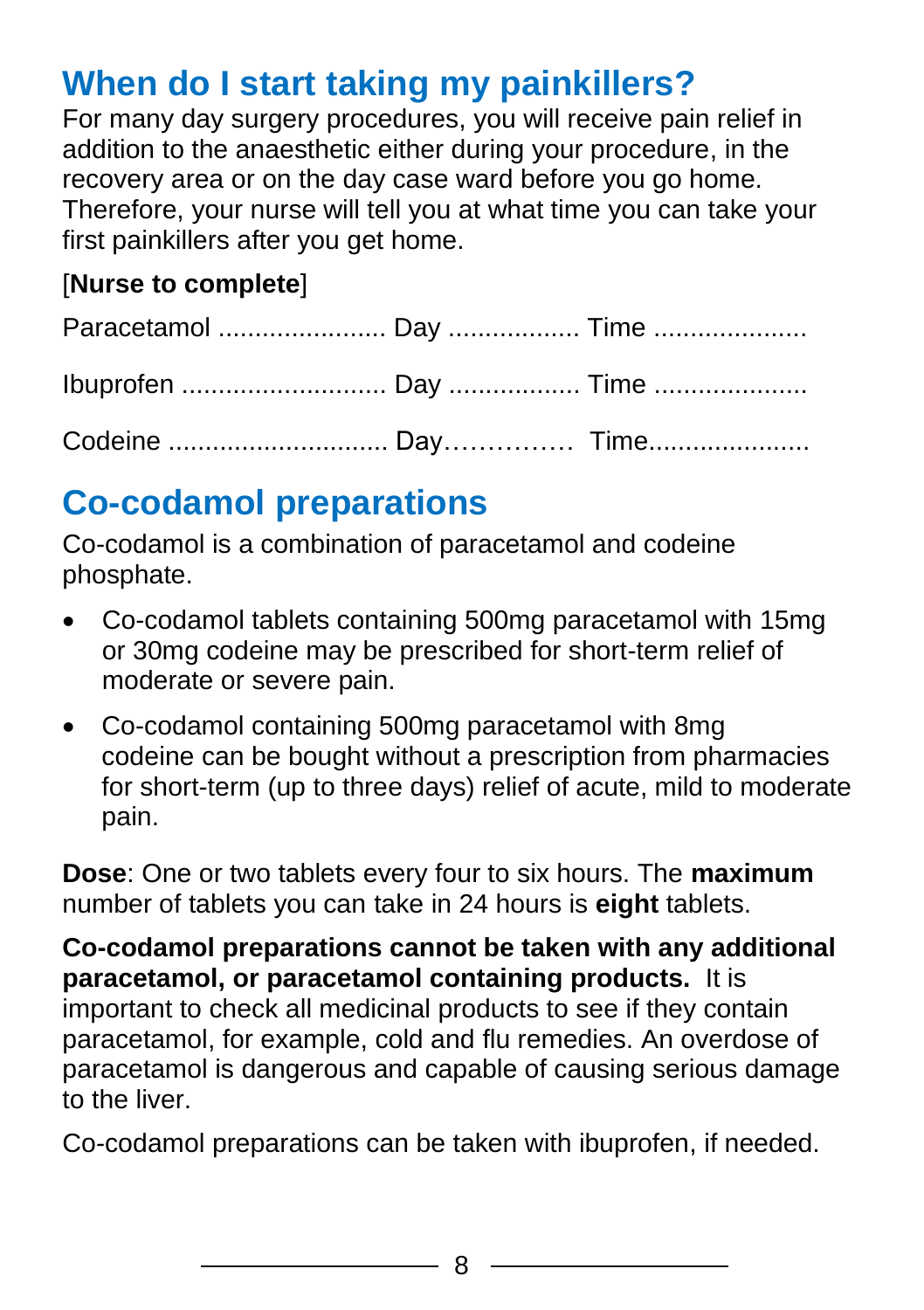**Codeine can cause drowsiness** so you should not drive or use machinery while taking it. You should not drink alcohol while you are taking codeine. Constipation is common while taking codeine.

## **What is the best way to take Co-codamol tablets?**

Effective pain relief is achieved by taking your painkillers regularly rather than waiting until you are in pain. You can take:

| <b>Breakfast:</b>    | Two Co-codamol |
|----------------------|----------------|
| Lunch:               | Two Co-codamol |
| <b>Evening meal:</b> | Two Co-codamol |
| <b>Bedtime:</b>      | Two Co-codamol |

In addition to a 400mg ibuprofen tablet at 6am, 2pm and 10pm

**It is important that you do not exceed the maximum dose of painkillers. This may cause you to feel sleepy, nauseated, dizzy and light-headed.**

## **How long should I take Co-codamol?**

Take the painkillers you have been prescribed regularly for two to three days. Make sure you take the painkillers at bedtime to help you get a good night's sleep. After two to three days, you may then be able to start reducing your painkillers to as and when you need them.

If you have been taking Co-codamol and ibuprofen, stop the ibuprofen first and then the Co-codamol. You may find that even if you do not need any painkillers throughout the day, you still need to take them at night to get a good, pain-free night's sleep.

Some people find that they get little pain at night but need to take more painkillers in the daytime to let them get up and about. This is also a perfectly good way to use the painkillers.

**Everyone is different.** Do what is best for you.